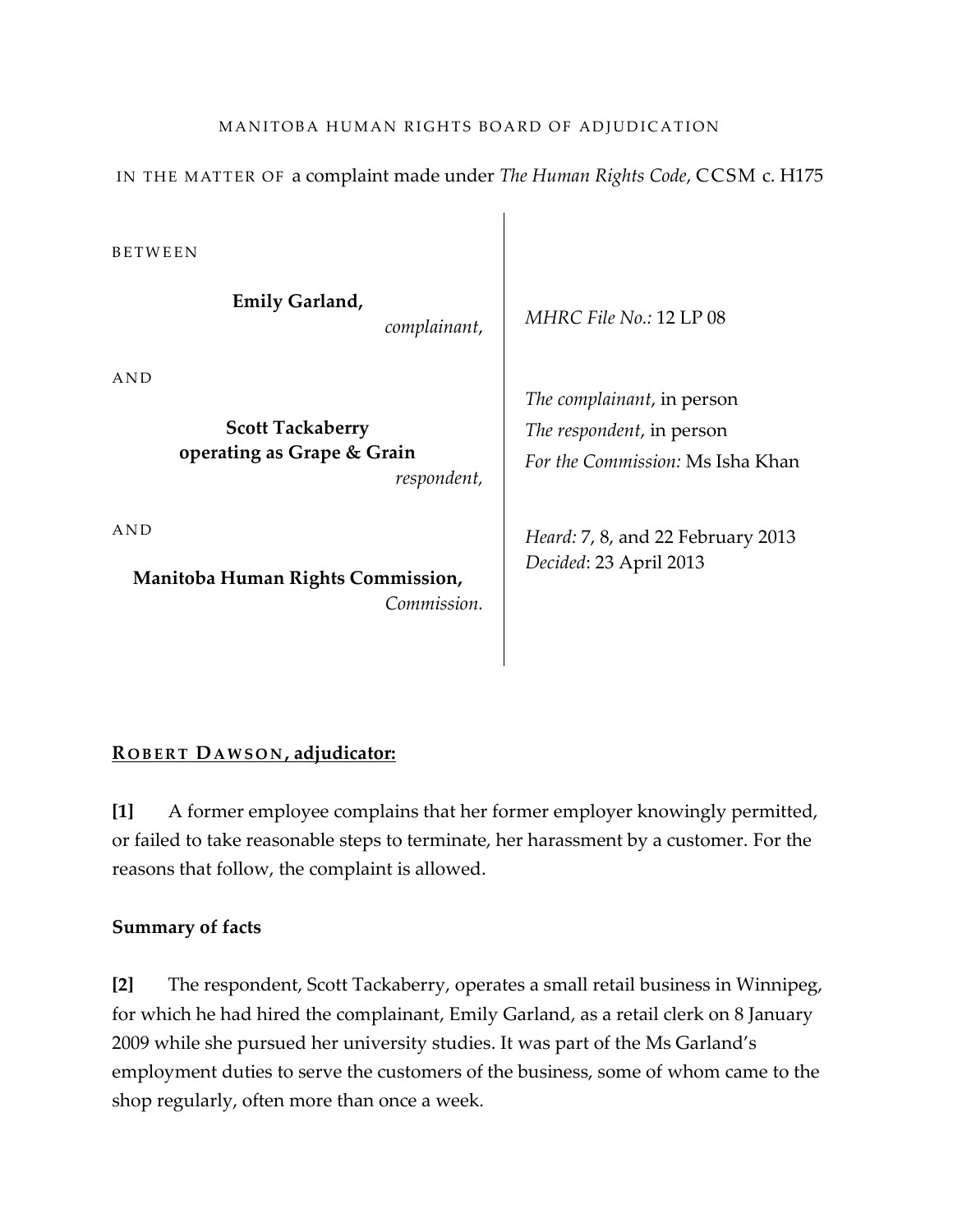**[3]** This complaint focuses upon one such regular customer of Mr Tackaberry's business and an allegation about that customer's conduct towards Ms Garland, starting in early 2009. The complainant says that the customer, Raymond Berg, was repeatedly lewd and made disgusting sexual advances towards her, which she rejected and frequently reported to the respondent. For his part, Mr Tackaberry acknowledges only a single complaint about the customer, which he investigated and presumes that he dealt with, because he then heard nothing more from the complainant. Ms Garland's employment ended on 8 May 2010.

**[4]** The complainant filed a complaint with the Manitoba Human Rights Commission on 25 October 2010, alleging in essence that her former employer knew about the ongoing harassing conduct by the customer, but failed to do anything about it. On 24 August 2012, the Chief Adjudicator designated me as the Board of Adjudication, pursuant to s. 32(1) of *The Human Rights Code*, CCSM c. H175 (referred to below as the *Code*).

#### **Procedural issues**

**[5]** *Deletion of complaint under s. 20.* Although the original complaint included an allegation under s. 20 of the *Code*, the Commission advised in its letter of 14 January 2013 that it had abandoned the s. 20 component of the complaint. Given that s. 34(a) the *Code* assigns carriage of the complaint to the Commission, I accordingly dismiss the complaint against the respondent, as it relates to the s. 20 allegation.

**[6]** *Suppress publication of names from the public notice of hearing.* Both the complainant (through the Commission) and the respondent had requested that I suppress publication of their respective names from the public notice of hearing, pursuant to s. 36(2) of the *Code*. I denied both requests at the pre-hearing stage, indicating that my reasons would follow. I found that the grounds for both requests were insufficient to outweigh the presumed publicity that the Code and the administration of justice generally promote. For the complainant, the Commission had pointed to the following grounds: (1) the complainant was still a university student and had not yet secured permanent employment; (2) she would give "evidence of an explicit and personal nature", to which she did not want her name publicly attached; and, (3) she says that she has been receiving anonymous and threatening e-mails. However, (1) it would be a fallacy if any potential employer of the complainant were at some future time to infer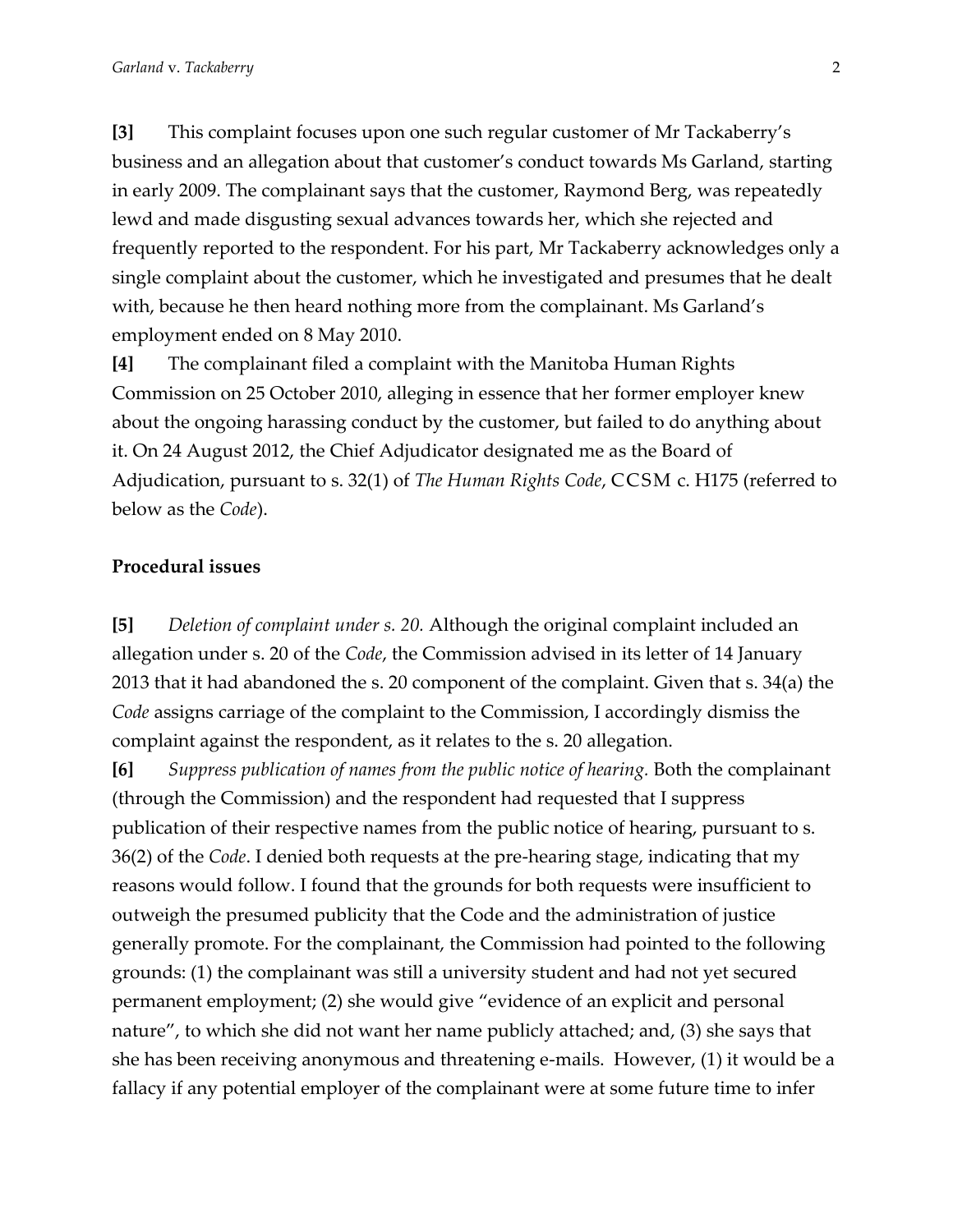from the mere making of this complaint that the complainant is somehow undesirable as an employee; (2) the "explicit and personal" evidence was not particularized in the original request, and the evidence of that nature which eventually came out at the hearing was unnecessary and only of minimal relevance to the complaint itself; and, (3) any unwanted e-mail messages pre-dated the publicity of this hearing. Turning to the respondent, he worried that publicity would do "irreparable damage" to his reputation. However, the naming of a respondent in a public notice of hearing is not a valid ground for anyone to assume the illegal conduct of that person. At most, a public notice of hearing records the fact that an allegation has been made against a respondent but that the respondent contests and rejects the allegation. In any event, there is a strong presumption of publicity that informs the *Code*, and the respondent offers no compelling reason to suppress publication.

**[7]** *Deletion of information in these reasons that would disclose the identity of the complainant.* Relying upon s. 46(3) of the *Code,* the Commission asked that these reasons for decision not identify the complainant by name, citing (1) expected evidence of a personal and intimate nature, and (2) protection of the complainant from undue future prejudice in seeking and holding permanent employment. I have denied the Commission's request. Pointing to the reasons already set out above in refusing to suppress publication of the complainant's name in the public notice of hearing, I find that disclosure would not cause undue prejudice or hardship to the complainant. I am further inclined to arrive at this conclusion for these further reasons: (1) this decision does not treat in detail or at any length the "personal and intimate" evidence to which the Commission referred; and, (2) it emerged during the hearing of this complaint that the complainant no longer uses the name by which she is identified in these reasons for decision, and I had already made an order during the hearing that the new identity by which the complainant now chooses to be known would not be referenced on the public record, which includes these reasons for decision. In short, while I decline to delete identifying information about the complainant's name, I have protected her against publication of the name that she now prefers.

#### **Issues**

**[8]** Three principal issues arise out of this complaint: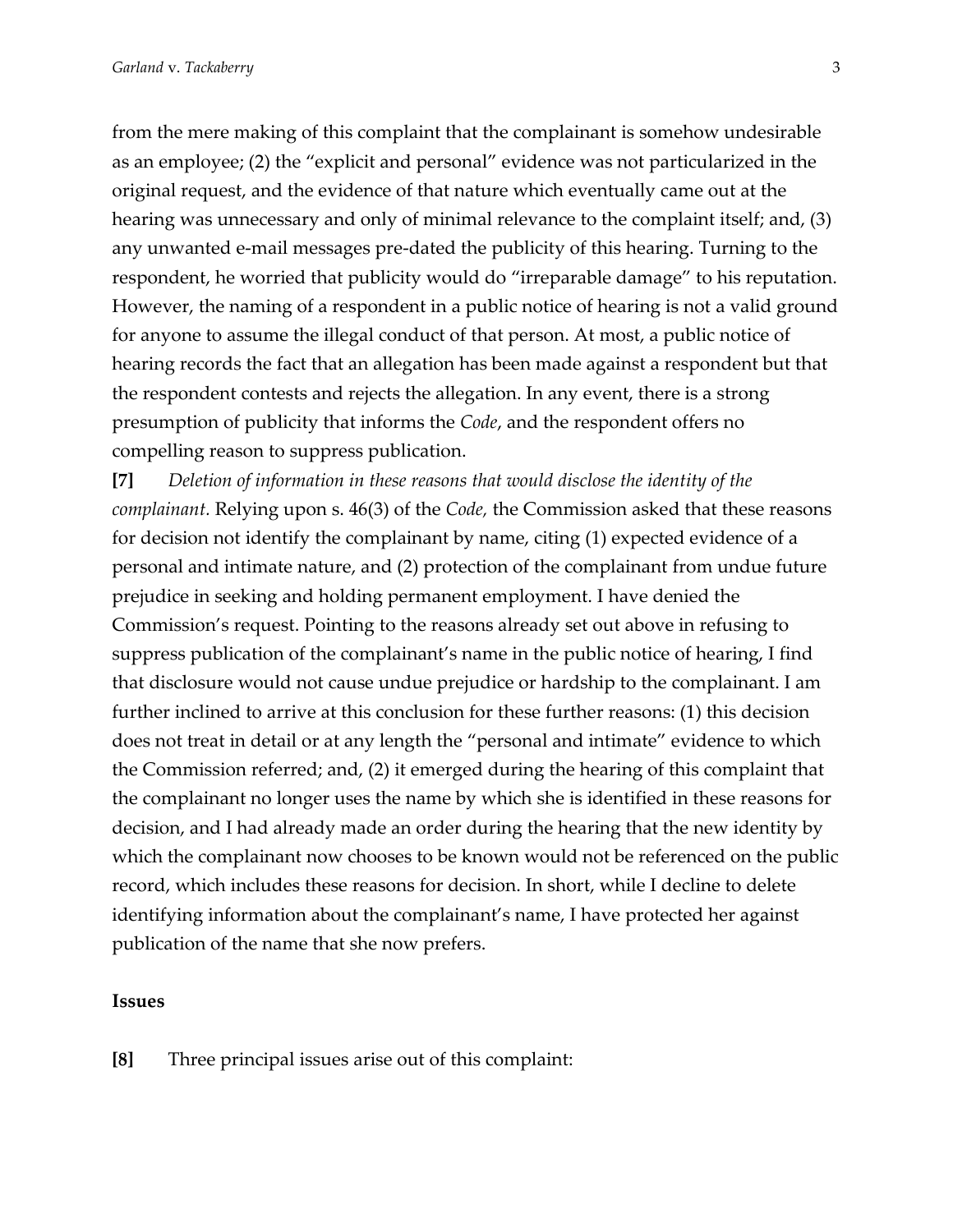(a) Did the respondent's customer subject the complainant to a course of abusive and unwelcome conduct or comment on the basis of her sex, or make to the complainant a series of objectionable and unwelcome sexual solicitations or advances?

(b) If so, did the respondent fail to take reasonable steps to terminate the harassment?

(c) If so, what is the appropriate remedial order?

## **Analysis**

#### *Harassment is a grievous indignity*

**[9]** Section 19(2) of the *Code* defines harassment for the purpose of this complaint as a course of abusive and unwelcome conduct or comment on the basis of sex, or the making of a series of objectionable and unwelcome sexual solicitations or advances. Once made aware of such harassment within an employment context, an employer has an obligation under s. 19(1) of the *Code* to take reasonable steps to terminate the illegal behaviour, even where the actions under consideration are those of a customer, not an employee of the business. The underlying public policy of s. 19 aims to ensure a workplace, where the dignity and value of individuals are respected and where the economic reality of dependence upon continuing wages does not somehow leave employees feeling trapped and required to suffer the grievous indignity that is harassment.

#### *The customer harassed the complainant*

**[10]** It falls to the complainant to prove on the balance of probabilities that the customer harassed her, within the meaning of s. 19(2) of the *Code*, and I find that this evidentiary burden has been discharged.

**[11]** Ms Garland gave evidence about the conduct of the customer, Raymond Berg, which she stated soon began after the start of her employment in January 2009. At first, it was sexual comments about parts of her body, and the complainant said that she would continue to be subjected to such treatment almost weekly, because Mr Berg was a regular visitor to the shop. The conduct escalated at the end of March 2009 when Mr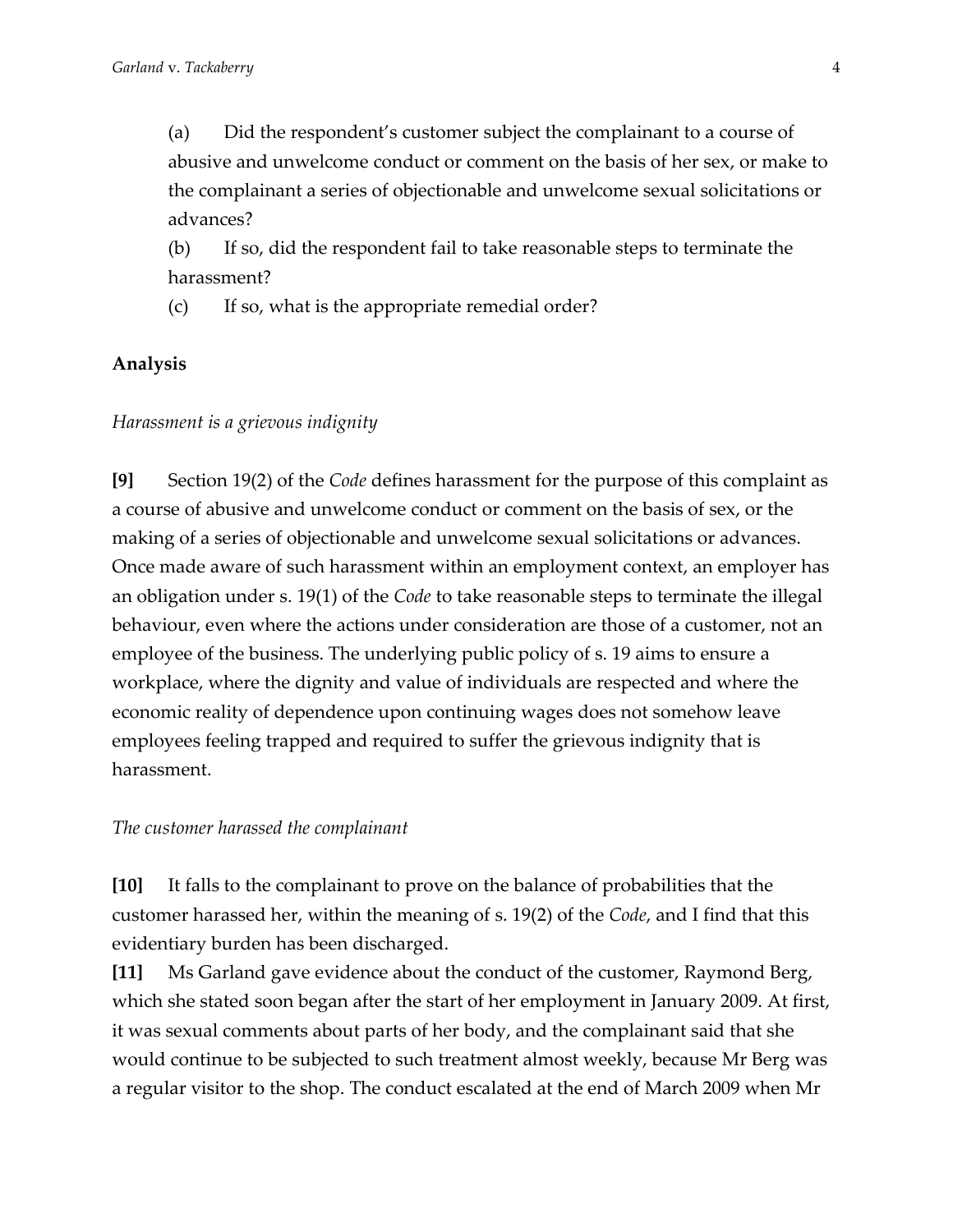Berg made a lewd remark that imagined him raping Ms Garland, and she testified that this prompted her to report the behaviour to Mr Tackaberry. There also was the suggestion that Mr Berg had touched Ms Garland's breast. Although she would rebuff Mr Berg in clear terms, Ms Garland indicated that the customer was nonetheless persistent, later asking questions about the complainant's sex life and making requests to see her underwear. Ms Garland particularly recalled one occasion, during which Mr Berg had rubbed his lower body against her while he passed in a narrow aisle of the shop.

**[12]** Mr Berg himself later testified and told a very different story. Saying that he could not recall the specifics, the customer admitted that, soon after Ms Garland's employment had begun with Mr Tackaberry, Mr Berg had "joked" with her, although not in any sexual way. He sought to reassure the hearing, stating that "I don't do crude and vulgar." He nonetheless felt that Ms Garland did not appreciate his "jokes", so Mr Berg stated that he had thereafter ignored the complainant on all future visits to the shop, even going so far as to fall silent and say nothing to her whenever he was forced to deal with her as the only cashier who could process his purchases. Mr Berg continued to visit the shop very often, sometimes more than once a week. On those occasions when Ms Garland was working, Mr Berg said he would proceed directly past her towards the shop's back office, where he could usually chat with Mr Tackaberry, with whom he was friendly. In essence, Mr Berg's evidence paints the depiction of a man who paid no attention to the complainant after she did not find humour in his single, initial "joke". Furthermore, Mr Berg explained that, being a man of larger size, he had once innocently rubbed against Ms Garland due only to the narrow aisles of the shop.

**[13]** In balancing such conflicting evidence, the trier of fact is required among other things both to consider the testimony of individual witnesses for internal coherence and to test its consistency with the probable matrix of facts that make up the overall case. **[14]** I find Mr Berg's explanation improbable. On cross-examination, Mr Berg elaborated on his "jokes". Referring to his dealings with Paula Levesque, the complainant's female co-worker, Mr Berg agreed that his jokes were "teasing and flirty", commenting upon the person's physical attractiveness. Ms Levesque later testified, agreeing on cross-examination that Mr Berg's comments included reference to her "pixie bum." Mr Berg himself, however, denied that any of his remarks were sexual. In the face of that denial, I was left with the impression that Mr Berg has utterly failed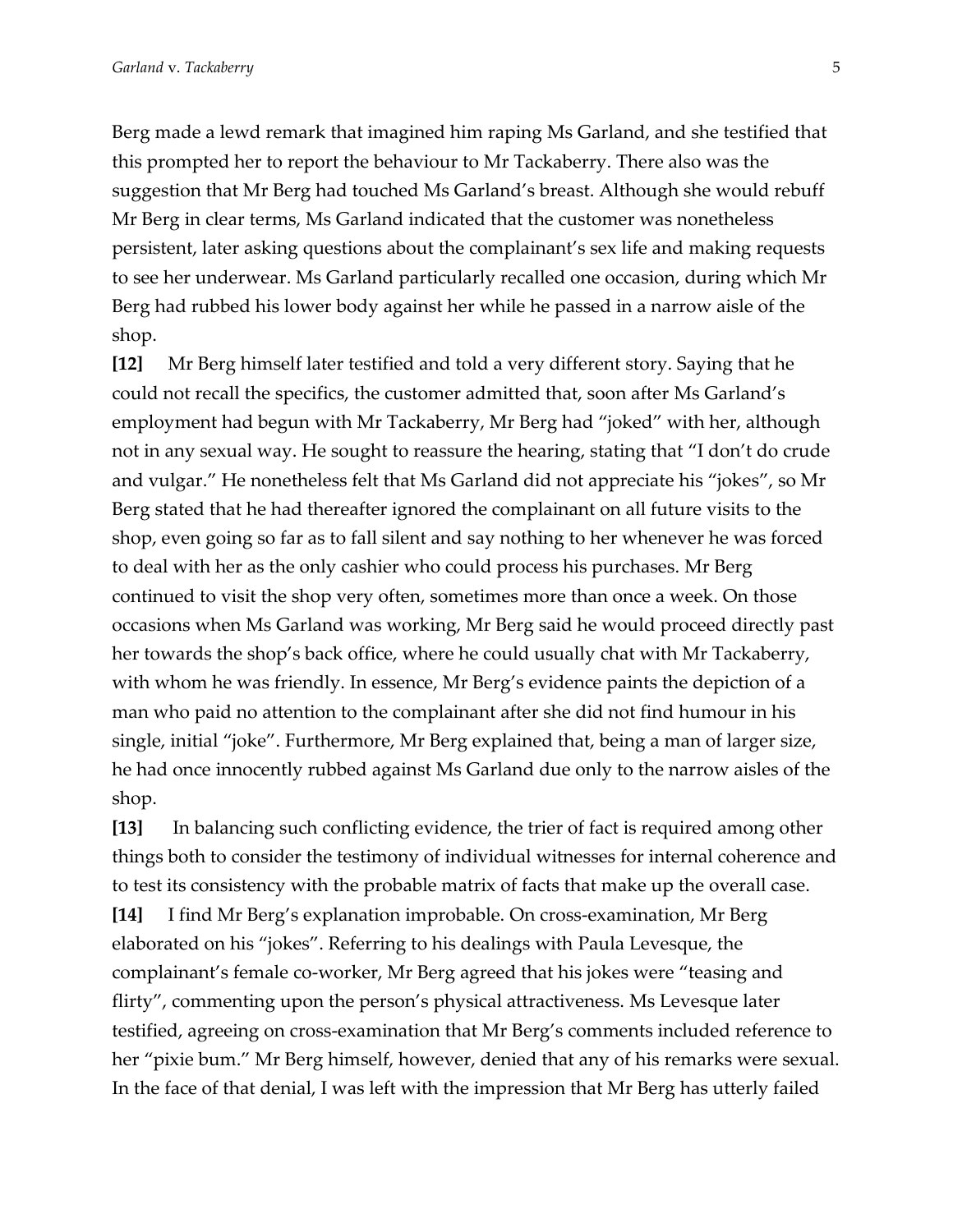to appreciate that his subjective characterization of his own conduct might neither be shared by others nor received by society as appropriate public behaviour. I therefore prefer Ms Garland's version of the comments that Mr Berg had made to her soon after she started working for the respondent.

**[15]** I also do not accept that, over more than the full year that followed the initial incident, Mr Berg never again spoke to Ms Garland. His categorical statement seems implausible, and it is contradicted by at least two other current or former employees, Messrs Dill and Miller, both of whom stated that they had seen Mr Berg and Ms Garland in conversation. Having established that Mr Berg did in fact continue to talk with Ms Garland, I think it likely that he would have persisted with his peculiar and offensive brand of so-called hilarity, either being unable to filter himself or deliberately choosing to provoke and annoy Ms Garland. I unfortunately note that many witnesses acquainted with Mr Berg spoke about him during the hearing in similar and unflattering phrases, such as "he's a jerk", "unique in his own way", and "wasn't the easiest person to get along with".

**[16]** I reject Mr Tackaberry's suggestion that the complainant somehow encouraged Mr Berg, whether directly or by implication. Mr Tackaberry led evidence from several witnesses about what could be described as Ms Garland's readiness to introduce or discuss publicly aspects of her sexuality and lifestyle. I dismiss this characterization as irrelevant to the complaint. Although s. 19 of the *Code* requires the offending behaviour to be "unwelcome", the evidence here shows that the complainant had consistently repelled Mr Berg; indeed, even the customer himself described Ms Garland's reaction to his initial "joke" as a "wall of ice".

**[17]** I am therefore satisfied that, within the meaning of s. 19(2) of the *Code*, the complainant suffered repeated harassment through much of her employment by the respondent.

#### *The employer did not take reasonable steps to terminate the harassment*

**[18]** Although s. 19(1)(b) imposes an obligation upon an employer to take reasonable steps to terminate harassment, the *Code* implies that this obligation arises where the employer has become aware of the harassment. All of the parties to this complaint accept that, at some point in or about March 2009, Ms Garland reported Mr Berg's harassing conduct to the respondent. Mr Tackaberry testified that he thereafter met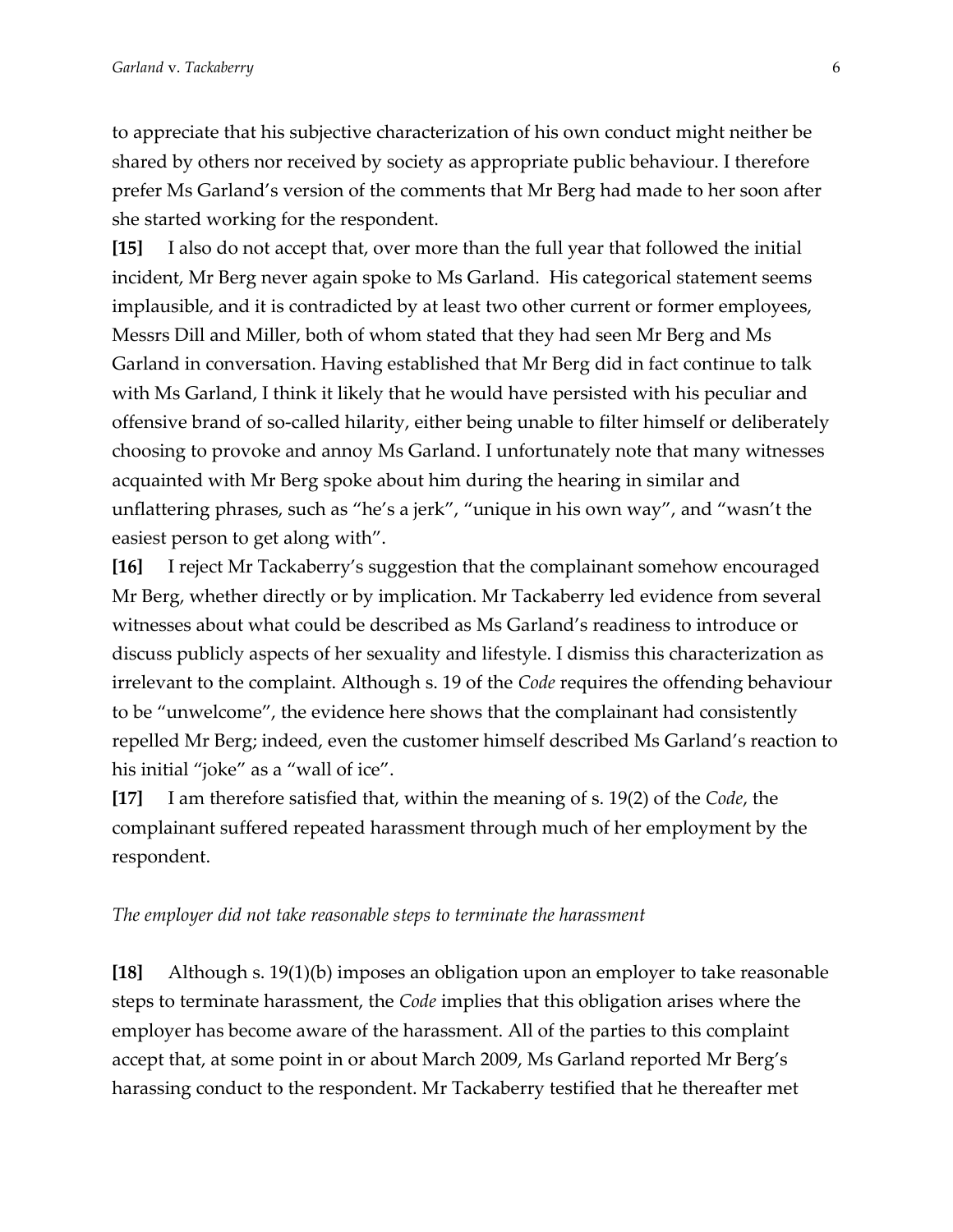with Mr Berg to put Ms Garland's allegations to him. According to the evidence of the co-worker Paula Levesque, Mr Tackaberry had also inquired of her about Mr Berg's conduct at the same time. A male co-worker testified to the same effect. With little to go on except Ms Garland's allegation, the respondent told the hearing that he had cautioned Mr Berg and urged him to keep his distance from the complainant. Although Ms Garland was not satisfied with the result of Mr Tackaberry's inquiry, having hoped to have Mr Berg banned from the shop, I find that, in the circumstances of this initial report and on the basis of the evidence then before him, the respondent had acted reasonably.

**[19]** However, the harassment continued, and I conclude that, although Ms Garland again and repeatedly drew Mr Berg's conduct to the attention of her employer, Mr Tackaberry took no steps at all to curb the customer's behaviour. In her direct evidence, the complainant said that she raised the matter with Mr Tackaberry "approximately once every four or five weeks". For his part, Mr Tackaberry stated that his employee said nothing more about the problem. From her demeanour as a witness, I am convinced that Ms Garland is a self-confident and assertive individual and that, as a result, she would not have likely played the role of a silent victim. It is implausible that, after having reported the indignity of Mr Berg's initial misconduct, the complainant would somehow say nothing more, especially because she continued to suffer harassment from him. In reply, the respondent suggested during cross-examination of Ms Garland that it would have been easier for her simply to have quit the job instead of enduring Mr Berg. However, this insensitive approach undermines the very protection that the *Code* affords.

**[20]** In arriving at this conclusion, I also recollect the evidence of Ms Garland's coworker, Joeseph Wozny, whom the Commission called as a witness sympathetic to the complainant. He testified, and I accept, that he had repeated to Mr Tackaberry the concerns that Ms Garland had about the conduct of Mr Berg.

**[21]** I dismiss as mere speculation the defence that the respondent put forward; namely, the complainant's stories about ongoing harassment and her repeated reports to the employer were revenge for the way in which her employment had finally ended. The respondent's theory of his case lacks any real evidentiary basis, and it falls well short of the probability standard.

**[22]** Despite, as I have found, having been made aware that Mr Berg persisted in his harassment of Ms Garland, the respondent took no steps beyond his initial chat with the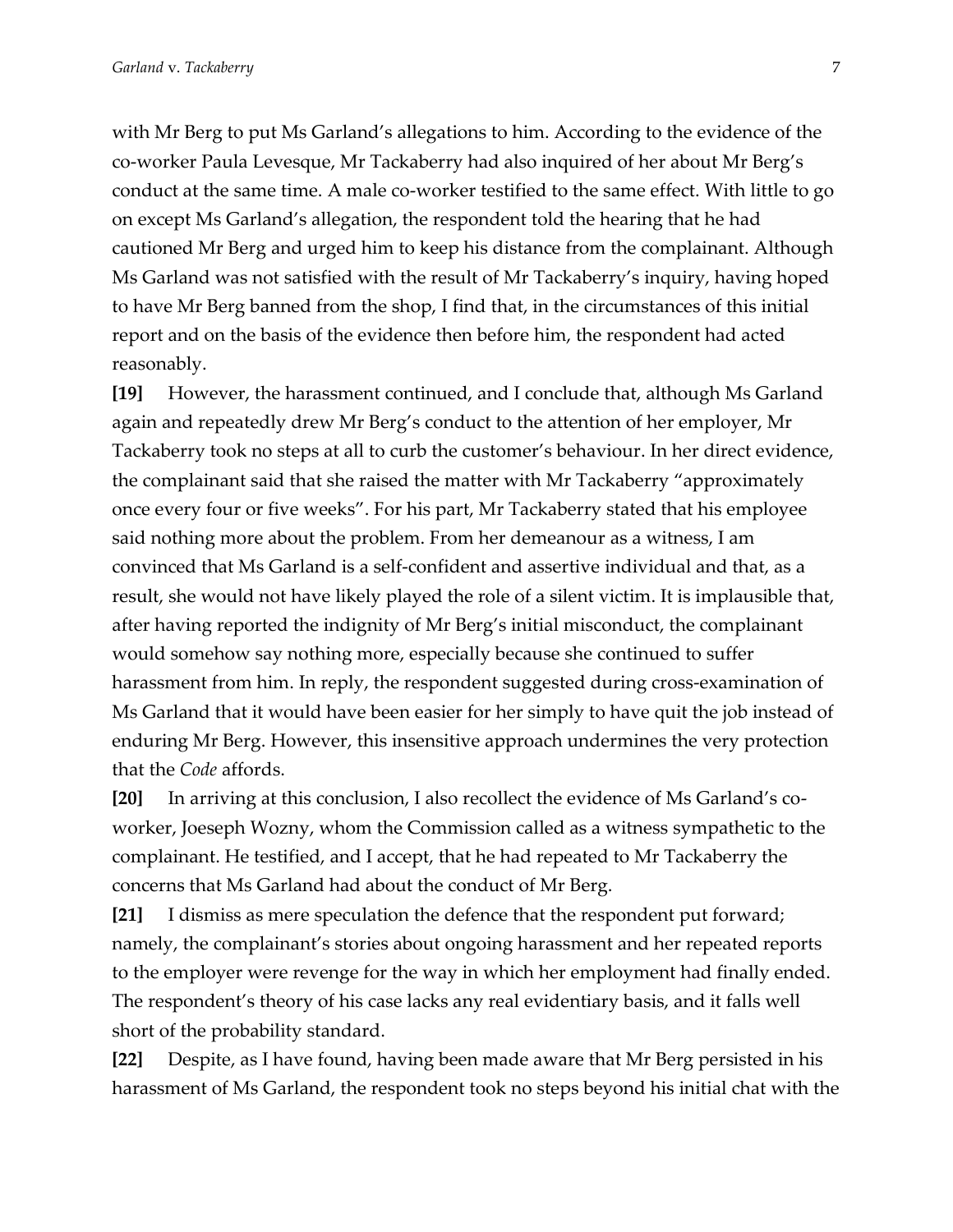customer. The respondent led no detailed evidence about the substance of that chat or the thoroughness of his investigation, so I discount the possibility that, despite Ms Garland's continuing complaints after the initial incident, Mr Tackaberry might reasonably have thought that his chat with Mr Berg had effectively resolved the problem. Instead, through the respondent's inaction, Mr Berg was able to continue in his illegal conduct, and I find that Mr Tackaberry contravened the *Code* in failing to discharge the obligation imposed upon an employer to take reasonable steps to terminate harassment.

#### *Remedial order*

**[23]** Where an adjudicator makes a finding that there has been a contravention of the *Code*, s. 43(2) permits the making of a remedial order.

Compensation for lost wages

**[24]** Pursuant to s. 43(2)(b), the Commission seeks a payment by the respondent to the complainant in an amount equal to 4 weeks' wages. In the words of the *Code*, the payment is intended to "compensate any party adversely affected by the contravention for any financial losses sustained... or benefits lost by reason of the contravention...." I find that the complainant neither sustained financial losses nor lost benefits in this case. **[25]** Both the complainant and respondent testified that, upon arriving at the shop for what would be her final day of employment, a loud argument ensued. The complainant characterized the dispute to be chiefly about her employer's inaction to address the conduct of Mr Berg, while Mr Tackaberry said the argument chiefly was about what Ms Garland considered to be unilateral changes to the work schedule. Either way, the argument ended with Ms Garland's termination.

**[26]** It is accepted that Mr Tackaberry then paid to Ms Garland a sum equal to two weeks' wages in lieu of notice. The Commission asks that I order payment of a further four weeks' wages.

**[27]** The Commission's position ignores the operation of s. 61(2) of *The Employment Standards Code*, SM 1998, c. 29, which allows an employer to terminate an employment contract without cause upon, in the case of this complainant, two weeks' notice. An award of wages paid in lieu of a notice period longer than prescribed by *The*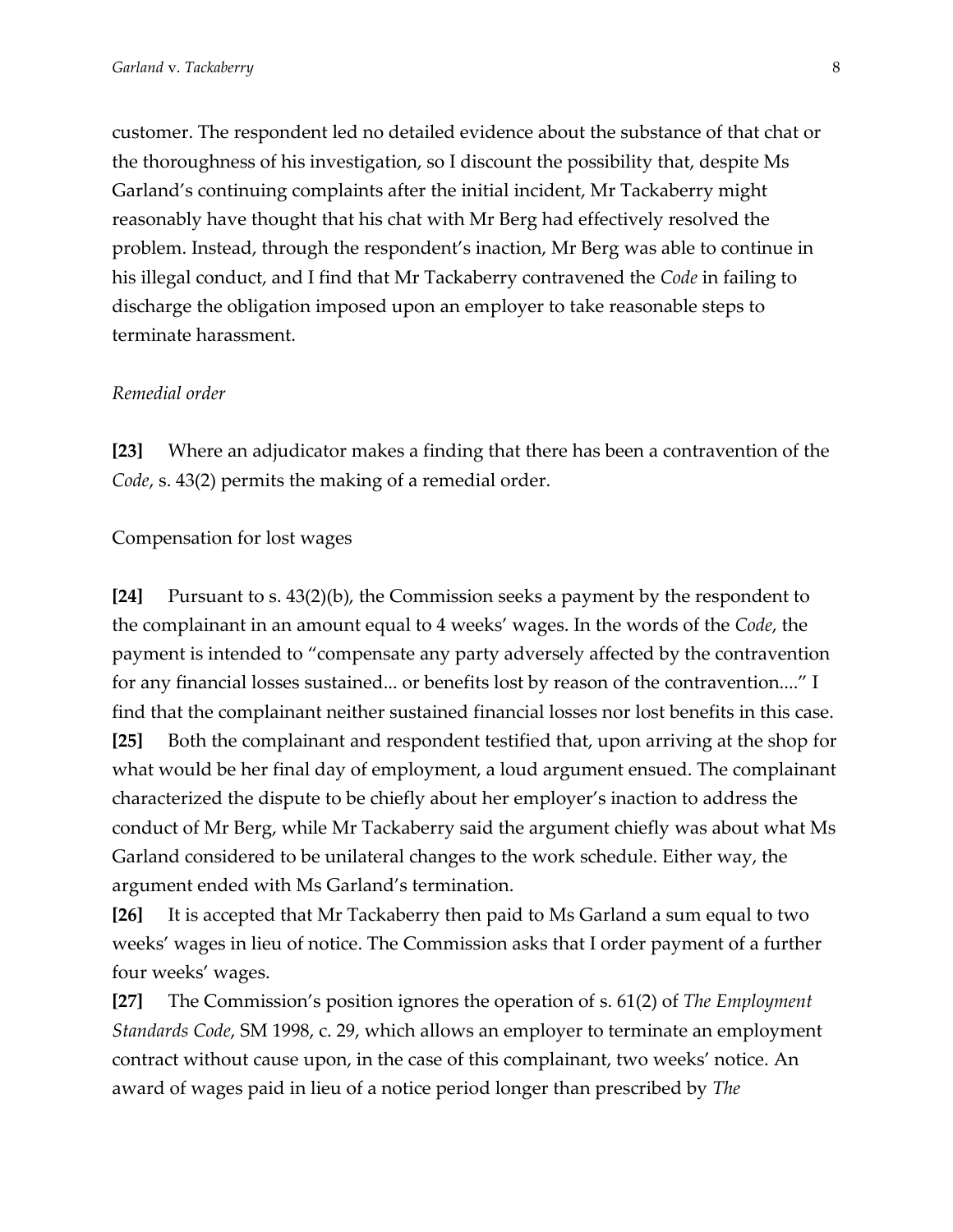*Employment Standards Code*, would effectively gift a windfall to the person adversely affected by a human rights contravention. Clause 43(2)(b) of *The Human Rights Code* therefore appropriately restricts an adjudicator's discretion to make only a compensatory award to a complainant.

Damages for injury to dignity, feelings or self-respect

**[28]** I have already written above about the grievous indignity that is harassment, as defined by the *Code.* Accordingly, pursuant to s. 43(2)(c) of the *Code*, the Commission seeks an award of \$9,000.00, payable by the respondent to the complainant. Relying upon the criteria set out in the now-dated decision in 1982 by a Ontario Human Rights Board of Inquiry, the Commission especially underlined that the extended length of time over which the complainant had suffered harassment. The Commission also noted the complainant's age and vulnerability, as well as the significant impact that the customer's conduct and comments had upon her. In addition, the Commission pointed to evidence about the complainant's past that particularly made her suffer more acutely the effect of the harassment. The Commission candidly conceded that the amount sought as an award was much higher than past Manitoba complaints involving harassment; however, it was also noted that many years had passed since harassment cases had last gone to adjudication.

**[29]** In *Budge* v. *Thorvaldson Care Homes Ltd*, (19 March 2002) MHRBAD, aff'd 2006 MBCA 122, an award of \$4,000 was made in favour of a complainant who had suffered workplace harassment over an extended term of employer inaction. Accounting for inflation, that 2002 award is equal to approximately \$5,250 in 2013. It is just and appropriate to increase that sum further, taking into account the young age of the complainant in this case, the shocking and ongoing lewdness of the conduct and comments that she had to endure, and the special vulnerability of a young worker whose employer failed to protect her against the abhorrent inappropriateness of a middle-aged customer. Accordingly, I find that damages in the amount of \$7,750.00 are to be paid by the respondent to the complainant for injury to dignity, feelings, or selfrespect.

**[30]** In arriving at this award, I have deliberately excluded consideration of the complainant's past, which arguably caused her to feel more deeply the impact of the contravention. No expert evidence was led that would support such a contention.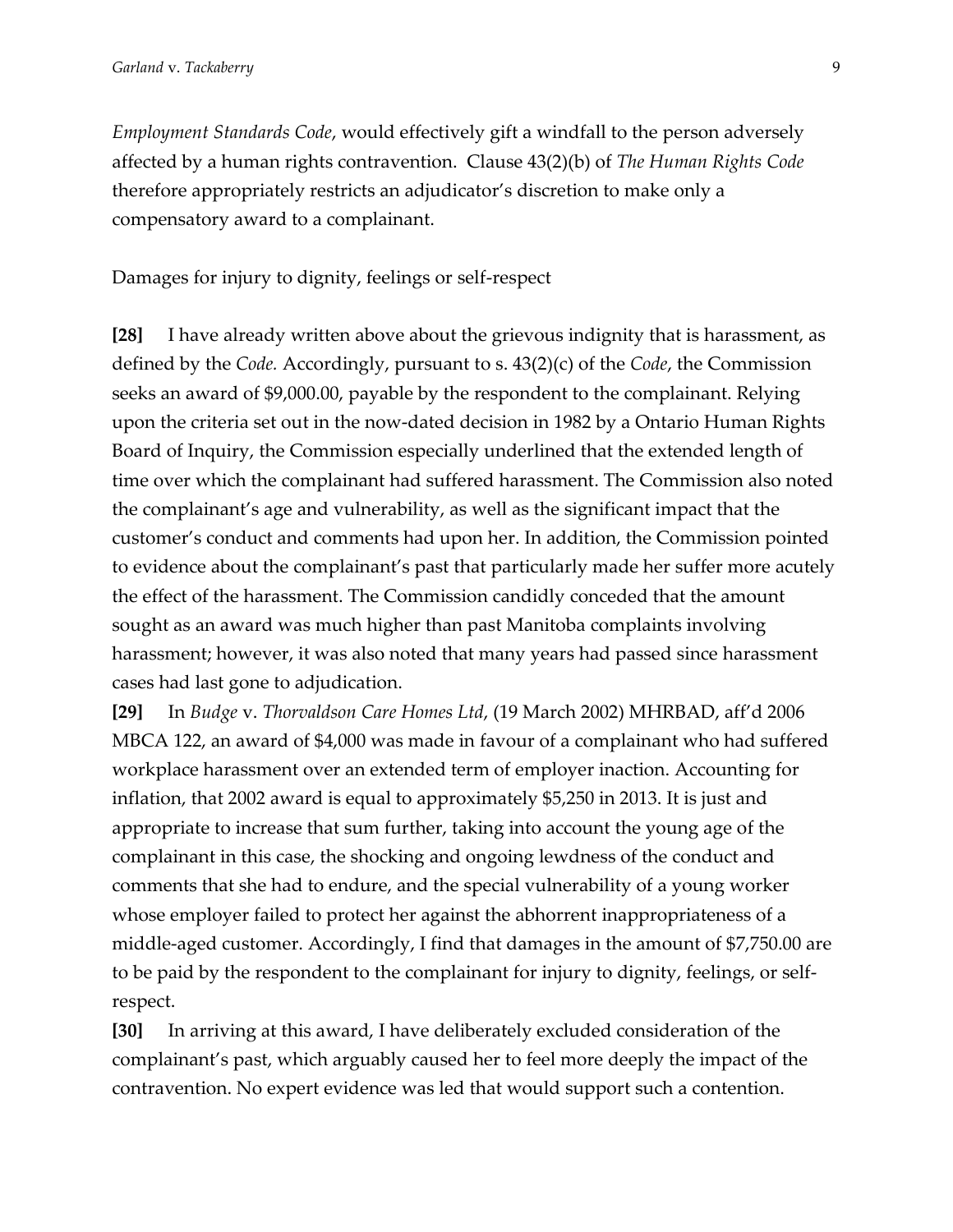Instead, I was offered anecdotes, which I do not accept as a sufficient foundation to supplement the award of damages for injury to dignity, feelings, or self-respect.

Exemplary damages

**[31]** No party alleged malice or recklessness to be involved in the contravention, so, pursuant to s. 43(2)(d) of the *Code*, I make no award for exemplary damages.

Public interest remedies

**[32]** Pursuant to s. 43(2)(a) and (e), the Commission requested that I order the respondent to attend and satisfactorily complete a workshop on harassment in the workplace within one year of the date of this decision.

**[33]** The Commission also sought an order that the respondent provide to every new and future employee the business' policy on harassment in the workplace. In addition, those employees should receive training to ensure that they understand the meaning and implementation of that policy.

**[34]** Finally, to the extent that the respondent's harassment policy designates a person independent of the business as the contact person for reporting instances of harassment, the Commission requested that I direct the respondent to provide all then-current employees with contact information for that designated person.

**[35]** In the circumstances of this complaint, all of these requested remedies are just and appropriate, and I make all of these requested orders.

# **Decision and order**

- **[36]** For the reasons set out above, the complaint is allowed, and I order as follows:
	- 1. The respondent shall pay the complainant within 45 days of the date of this decision the sum of \$7,750.00 as damages for injury to dignity, feelings, or self-respect;
	- 2. The respondent shall attend and satisfactorily complete a workshop on harassment in the workplace within one year of the date of this decision;
	- 3. The respondent shall provide to every new and future employee the business' policy on harassment in the workplace. In addition, the